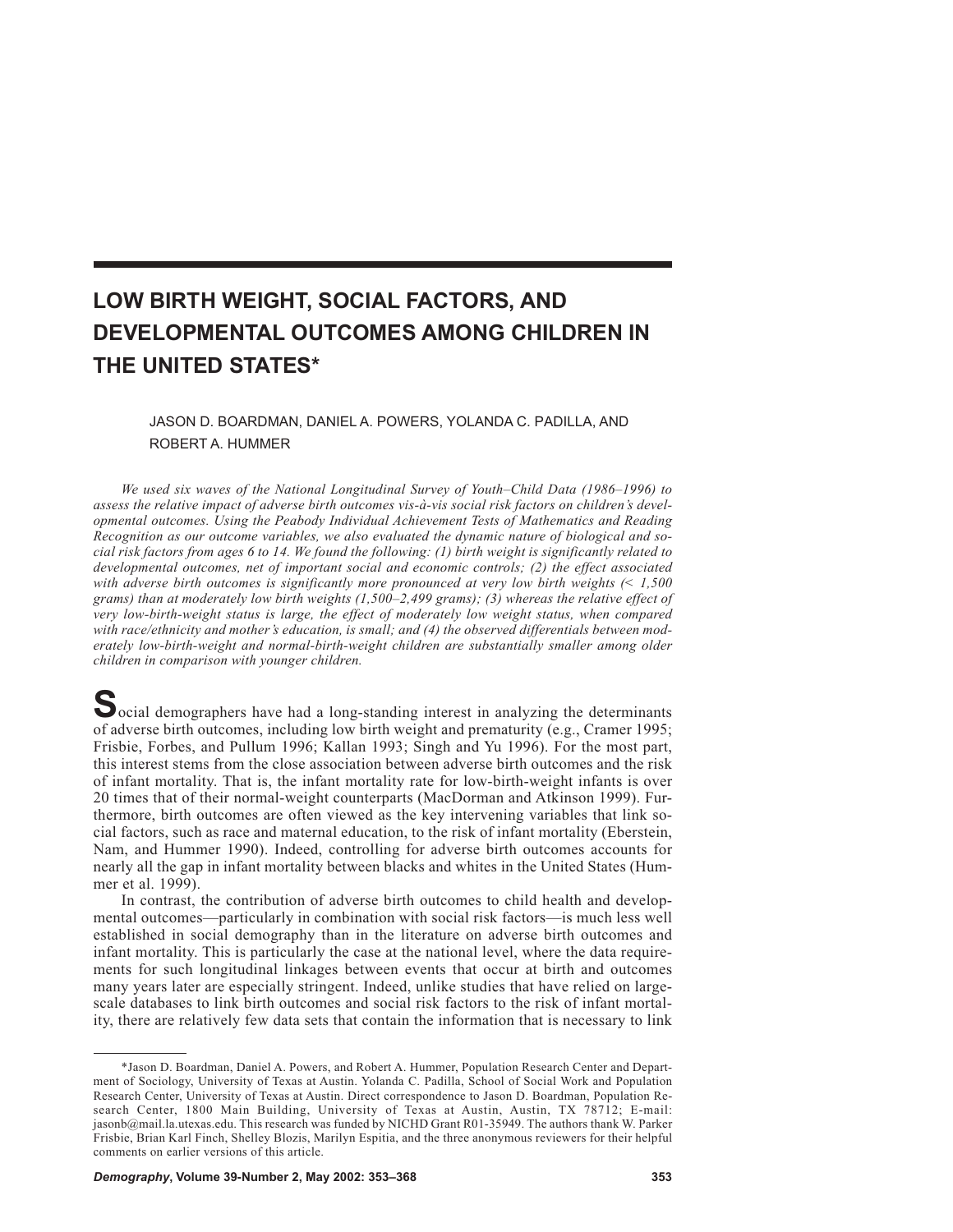adverse birth outcomes with the long-range health and development trajectories of children and adolescents. In our study, we used the National Longitudinal Study of Youth– Child Data (hereafter NLSY–CD), one of the only national-level longitudinal databases of its kind, to answer questions about the relationship of low birth weight and social risk factors to the long-term development of children.

Our purpose is to answer three questions regarding the long-term developmental outcomes of low-birth-weight children. First, are there net negative effects of low birth weight on cognitive outcomes—as measured by scores on standardized reading and math achievement tests—among a national sample of U.S. children? Second, if so, does the effect of birth weight vary across the ages of children? Finally, how do social factors affect the cognitive development scores of children, net of birth weight, and how do the effects of these factors vary across the ages of children?

# **BACKGROUND**

There is a growing body of research on the relationship between adverse birth outcomes and subsequent child development outcomes. Findings from these studies suggest that the negative association between low birth weight and cognitive development begins in early childhood (Hack et al. 1995) and may extend well into and beyond adolescence (Behrman, Rosenzweig, and Taubman 1994). For example, using data from the 1981 National Health Interview Study–Child Health Supplement, McCormick, Gortmaker, and Sobol (1990) found a significantly higher incidence of school difficulty (measured according to whether the child had repeated a grade or was attending special classes) and hyperactivity among children aged 4 to 18 who were born with a very low weight. A greater incidence of developmental problems related to school achievement, in the area of attention deficit, was also found among six-year-old children who were born with low weight compared with normal-weight children (Breslau 1996). Likewise, in a recently well-publicized study, Conley and Bennet (2000) used data from the Panel Study of Income Dynamics and found that the probability of a low-birth-weight infant  $($ grams) completing high school in a timely fashion (i.e., by age 19) is 74% lower than the probability of his or her normal-birth-weight siblings.

The physiological processes underlying the relationship between adverse birth outcomes and children's subsequent development is described in the important works of Barker and colleagues (Barker 1995; Barker et al. 1993), who documented a relationship between low birth weight and the risk of coronary heart disease among adults. These researchers articulated the "fetal programming hypothesis" (i.e., the Barker hypothesis), which states that low birth weight is a risk factor for poor developmental outcomes because the same processes that cause low birth weight also cause poor subsequent development. For example, blood pressure, cholesterol levels, and hormonal levels are believed to be "programmed" at an early stage of fetal development. Programming of the fetus occurs when known risks occur at critical (sensitive) periods in early life, which may have long-lasting impacts on metabolism and physiology. In particular, the nutritional supply to the placenta may not match placental demand at particularly important developmental moments, which may lead to reduced physical growth *and* long-term physiological problems. The bulk of the research on the fetal programming hypothesis has evaluated physical health outcomes (Godfrey and Barker 2001); however, there may be reasons to expect that the processes that affect physiological development may have deleterious effects on other important developmental outcomes as well.

Social risk factors have been found to mediate significantly the effects of birth outcomes on the long-term cognitive development of low-birth-weight children (Hack et al. 1995). Studies have consistently shown that socioeconomic disadvantage has a detrimental effect on cognitive functioning, as well as on a range of outcomes related to school achievement, including absenteeism, the repetition of grades, and the risk of high school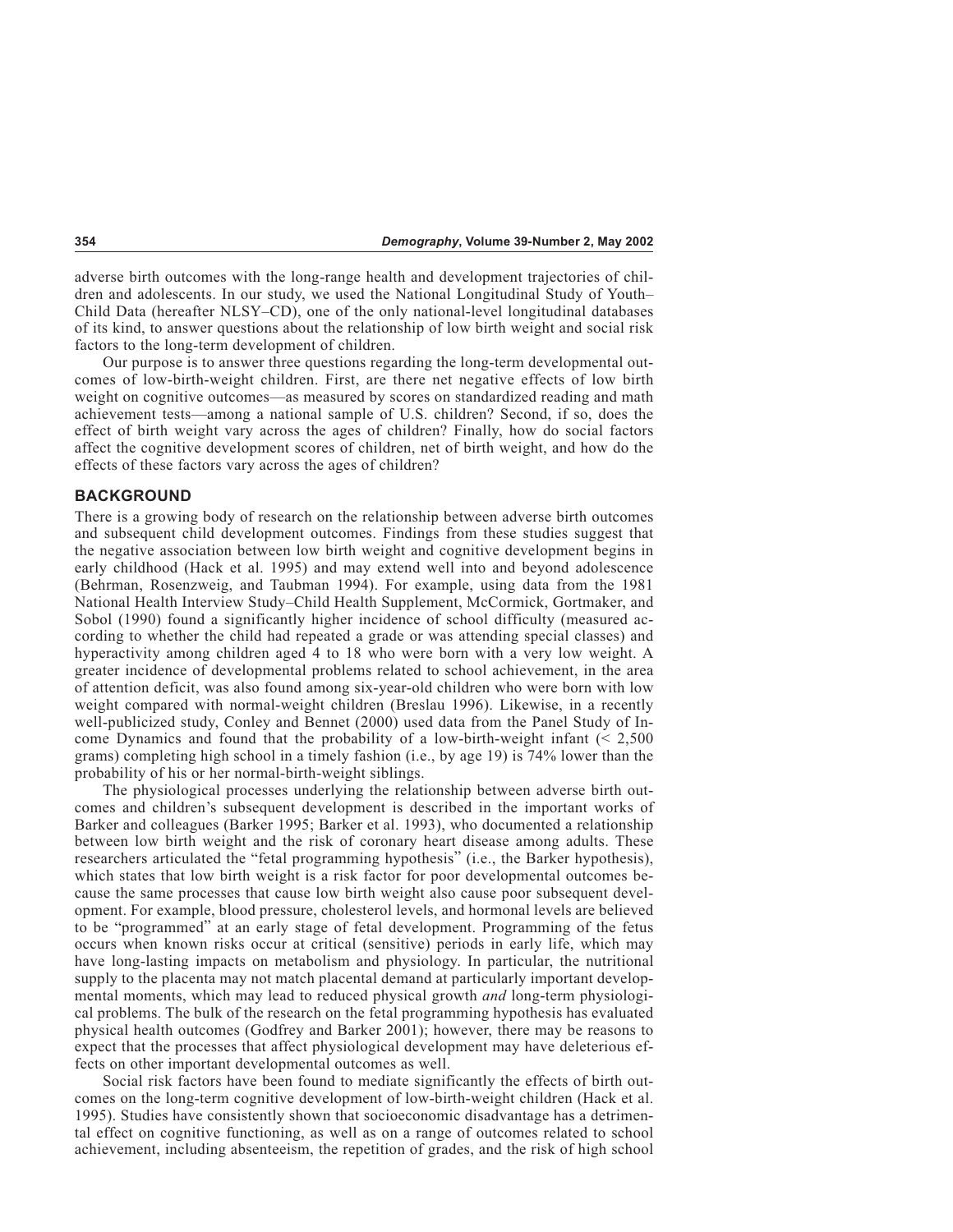dropout (Brooks-Gunn and Duncan 1997; Crooks 1995; McLoyd 1998). A study of white and black children explored whether both the timing and duration of poverty is relevant for cognitive development (Smith, Brooks-Gunn, and Klebanov 1997). On the basis of two separate samples, the authors investigated three cognitive development measures— IQ, verbal ability, and school achievement—for children aged 2 to 8. They found that the longer a child was in poverty, the larger the negative consequences for cognitive development, although the effects of the timing of poverty were not significant for this young age group. In addition, controlling for socioeconomic factors, they found that low birth weight had no significant effect on cognitive outcomes.

Two studies on the relationship between social context and children's developmental outcomes found strong ties between family-level socioeconomic characteristics and the risk of low scores on several achievement tests. First, using the same data set that we used in our analyses, Guo (1998) found that although the between-child variation is significantly larger than the within-child variation, socioeconomic resources are important predictors of both between- and within-child variation in achievement tests (like the scores on the Peabody Individual Achievement Tests, PIATs, used in the present analyses). Moreover, Guo's study found that the disadvantage associated with low socioeconomic status increases over children's lives. Similarly, Guo and Harris (2000), building on this previous research, found that these effects of poverty on children's development are entirely mediated by household characteristics (e.g., parenting style, cognitive stimulation in the home, and physical environment of the home) and appear to be more pronounced in adolescence than in early childhood. Moreover, they indicated that differences in birth weight account for a portion of the difference in developmental outcomes among poor and nonpoor children. However, they did not investigate possible differential birth-weight effects for children of different ages.

A key limitation of current research is that few studies have investigated the effects of birth weight for different age groups of children. One study, which was restricted to the period of early childhood (Klebanov et al. 1998), showed that the effects of very low birth weight on cognitive functioning decreased significantly between the ages 1 and 3. The study was based on a sample of 374 low-birth-weight, preterm children from the Infant Health and Development Program. It contained rich measures of socioeconomic status, including family poverty, family risk factors (e.g., family structure, mother's education and cognitive scores, being a teenage parent at the time of the birth, depression, and social support), and neighborhood poverty. Controlling for socioeconomic characteristics, Klebanov et al. observed a significant negative effect of birth weight when the children were age 1 that was no longer evident at ages 2 and 3. The results, however, should be interpreted cautiously, given that the study was restricted to low-birth-weight infants and contained a limited sample.

Although this research provided useful evidence that helps to clarify these complex relationships, important issues remain unresolved. Specifically, there is convincing evidence that biological (birth weight) and social (socioeconomic) risks are related to developmental outcomes. Whether the relative explanatory power of these characteristics varies with a child's age, however, is not known. A long-term study of British children who were born in 1970 followed up with the respondents at ages 5, 10, 16, and 26 (Strauss 2000). The sample of 14,189 full-term infants included 1,064 infants who were born small for their gestational age (SGA) (their birth weight was less than the fifth percentile for age at term). The study revealed that the children who were born SGA had academic difficulties into adolescence. According to Strauss, "children who were born SGA demonstrated significant deficits in a wide range of standardized testing from the ages of 5 to 16 years" (p. 627). Substantively, however, the differences were fairly small. Measures of academic achievement included teachers' ratings of general knowledge, standardized tests of academic achievement, and enrollment in special education. The analysis did not focus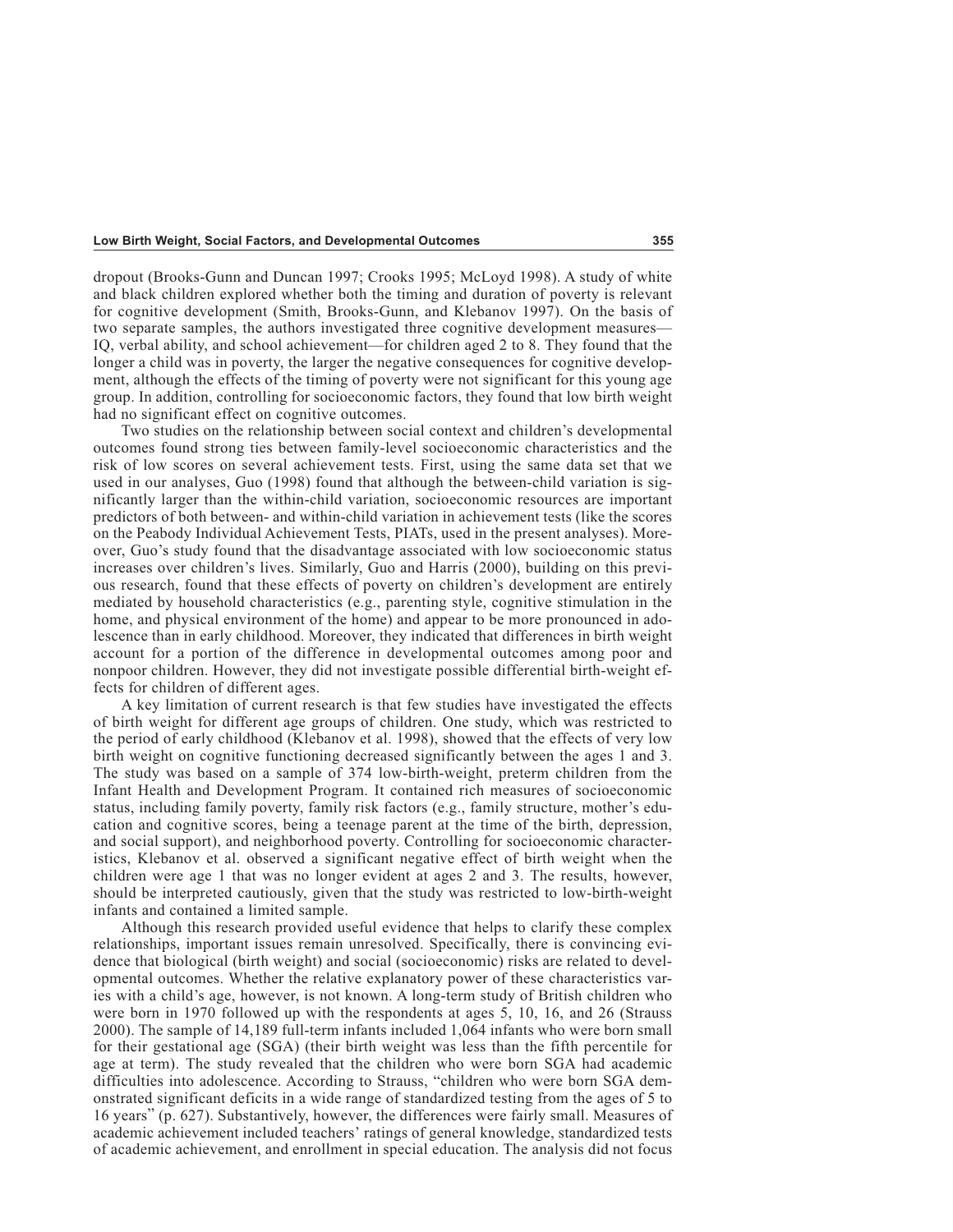on different levels of cognitive functioning across the three age periods, but rather on comparisons between those who were born SGA and those who were of normal weight for their gestational age. Therefore, no information was provided on how the effects changed across the age span. At age 26, the respondents were compared on educational attainment across birth outcomes. Strauss found that the effects of birth weight on educational attainment disappeared by young adulthood (age 26), although some negative effects were evident in terms of occupational attainment.

Corman and Chaikind (1993) examined the effects of low birth weight on the school performance of children in two age groups, 6 to 10 and 11 to 15. The results of their study were mixed. Using the 1988 Child Health Supplement of the National Health Interview Survey, the authors found that low birth weight was not significantly associated with positive parental reports of school performance in the younger age group. Nevertheless, low birth weight substantially and significantly increased the probability of grade repetition in the older age group. Analyses were conducted for the entire sample of children and for a subsample of children who were not attending special education. However, the study was limited to a cross-sectional analysis and did not follow the children over time.

Perhaps the most similar work to our present study was by Lee and Barratt (1993), who used the first two waves of the NLSY–CD and found a reduction in the effects of birth weight on achievement scores in as little as two years when they compared children aged 5 to 6 with those aged 7 to 8. Similarly, they found tentative evidence that the effects associated with social risk factors, such as low socioeconomic status and risky home environments, on children's developmental outcomes may increase over time. It is not clear, however, that this relationship is consistent across both mathematics and reading achievement assessments. Nor is it clear that this difference is statistically significant, given the parameterization of their models. Our work builds on this complete body of research by using six waves of the NLSY–CD, which allowed us to evaluate the dynamic relationships among birth weight, social risk factors, and child development across a much longer period than has been previously examined.

# **METHODS**

# **Data**

Data for this study came from the NLSY–CD. The NLSY–CD was developed from the original National Longitudinal Survey of Youth (NLSY), a nationally representative sample of 12,686 adolescents aged 14 to 22 as of the 1979 survey date, and contains detailed longitudinal information on health and development outcomes from birth throughout the teenage years for the children of mothers from the original youth cohort (Center for Human Resource Research 1993, 1998). Data were collected every two years from 1986 to 1996 (i.e., six data collection points) regarding the children of the female NLSY respondents. The NLSY–CD contains a number of commonly used measures to assess a range of cognitive, social, and psychological aspects of the children's development. Data on the mothers from the NLSY are linked with corresponding NLSY–CD records on a year-by-year basis.

The NLSY–CD is particularly useful for our analyses because blacks and Hispanics are oversampled, making it possible to conduct meaningful analyses for a more diverse sample of U.S. children. The relatively small size of the Hispanic subsample, however, does not permit detailed analyses of Hispanic subgroups. Given the diversity of the Hispanic population with respect to our key variables of interest, we restricted our analyses to Mexican American, non-Hispanic black, and non-Hispanic white children. Nevertheless, this is a substantial improvement over most studies in this area that have not examined Hispanic children at all. Although the data are based on an oversample of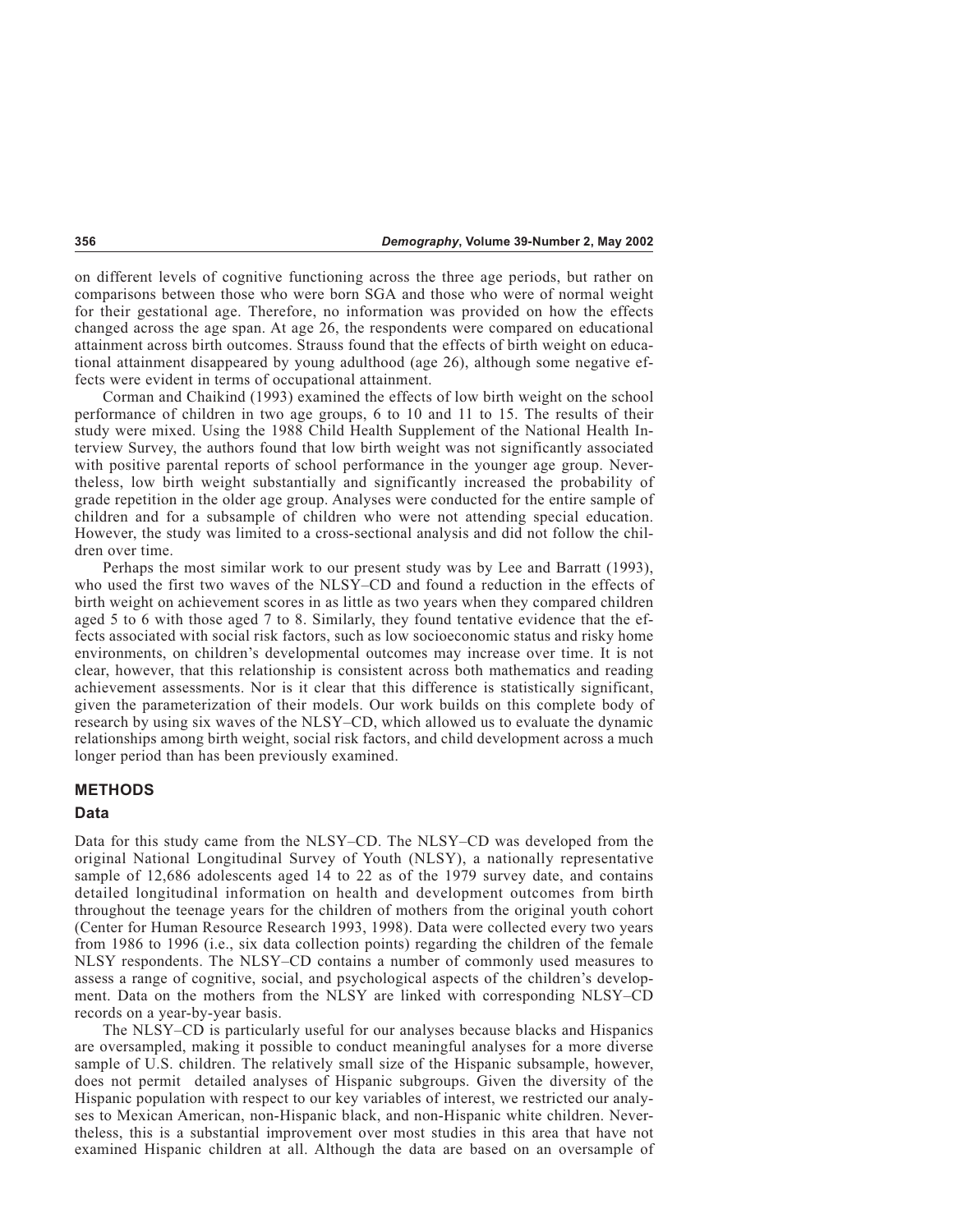blacks and Hispanics, we did not weight the data because we included children from all six waves of the NLSY–CD (for a discussion, see Center for Human Resource Research 1998:24–26).

We pooled the data for children aged 6 to 14 from the 1986, 1988, 1990, 1992, 1994, and 1996 NLSY–CD. We limited our analyses to children aged 14 and younger because starting in 1994, children aged 15 and older were assessed with different developmental instruments from those used to assess younger children (Center for Human Resource Research 1998:1). This age restriction allowed us to include children for a maximum of five points in time. In total, our analyses included 1,890 non-Hispanic black, 2,411 non-Hispanic white, and 844 Mexican American children, for a total *N* of 5,145. Because children are included anywhere from one to five times in the pooled data set, however, our total number of observations was 12,295. Last, given that the NLSY–CD data were collected from NLSY mothers, a number of children in the data set had the same mothers. Specifically, the 5,145 children in our sample were born to 2,747 women.

# **Measures**

Our dependent variables included two widely used achievement tests: (1) The Peabody Individual Achievement Test of Mathematics (PIAT-M) and (2) the PIAT Reading Recognition (PIAT-RR) Test. The PIAT-M assessment measures children's "attainment in mathematics as taught in mainstream education" (Center for Human Resource Research 1998:60). A multiple-choice test, the PIAT-M starts with basic mathematics skills, such as number recognition, and ultimately progresses to advanced topics like geometry and trigonometry. Age-normalized percentile scores are computed for all children (see Dunn and Markwardt 1970:81–91, 95 for the norm procedures). The PIAT-RR measures two key reading skills: word recognition and pronunciation ability. After reading a word silently, children are asked to repeat the word aloud; they are assessed on matching letters, naming names, and reading single words aloud with 84 items. We used PIAT-RR agenormalized percentile scores. All observations with missing values for the PIAT assessment scores ( $n = 910$ ; 6.8%) were dropped from our analyses. Ancillary analyses (results not presented) indicated that these cases were not significantly different from the rest of the sample with respect to birth weight, poverty status, or race/ethnicity.

Our primary independent variable, birth weight, was measured with mothers' selfreports. Although maternal reports of birth weight are clearly less accurate than birth certificates, they have been used in several related analyses (e.g., Conley and Bennet 2000; Cramer 1995) and generally are considered to be valid. Similarly, we recognized the heterogeneity within the group of low-birth-weight children (e.g., Frisbie et al. 1996; Solis, Pullum, and Frisbie 2000). Accordingly, we operationalized birth weight with three categories: (1) very low birth weight (VLBW:  $\leq$  1,500 grams), (2) moderately low birth weight (MLBW:  $1,500-2,499$  grams), and (3) normal birth weight (NBW:  $> 2,499$ grams).

We also included a number of important sociodemographic characteristics that may affect the relationship between low birth weight and developmental outcomes. We limited our analyses to three racial/ethnic groups: Mexican Americans, non-Hispanic blacks, and non-Hispanic whites. In all models, non-Hispanic white is the reference category. We also included seven other sociodemographic variables in our multivariate models. The first four were *child's age,* measured with a continuous variable in years; *sex,* a dummy variable coded 1 = female and 0 = male; *marital status,* a dummy variable coded  $1 =$  married if the mother was married at the time of the interview and  $0 =$  otherwise; and *age of mother at birth*, a continuous variable tapping maternal age measured in years. The remaining sociodemographic variables were *poverty,* a variable for all the respondents based on family income, household size, and the year of the survey, coded 1 = below poverty and 0 = otherwise; *mother's education—*less than a high school educa-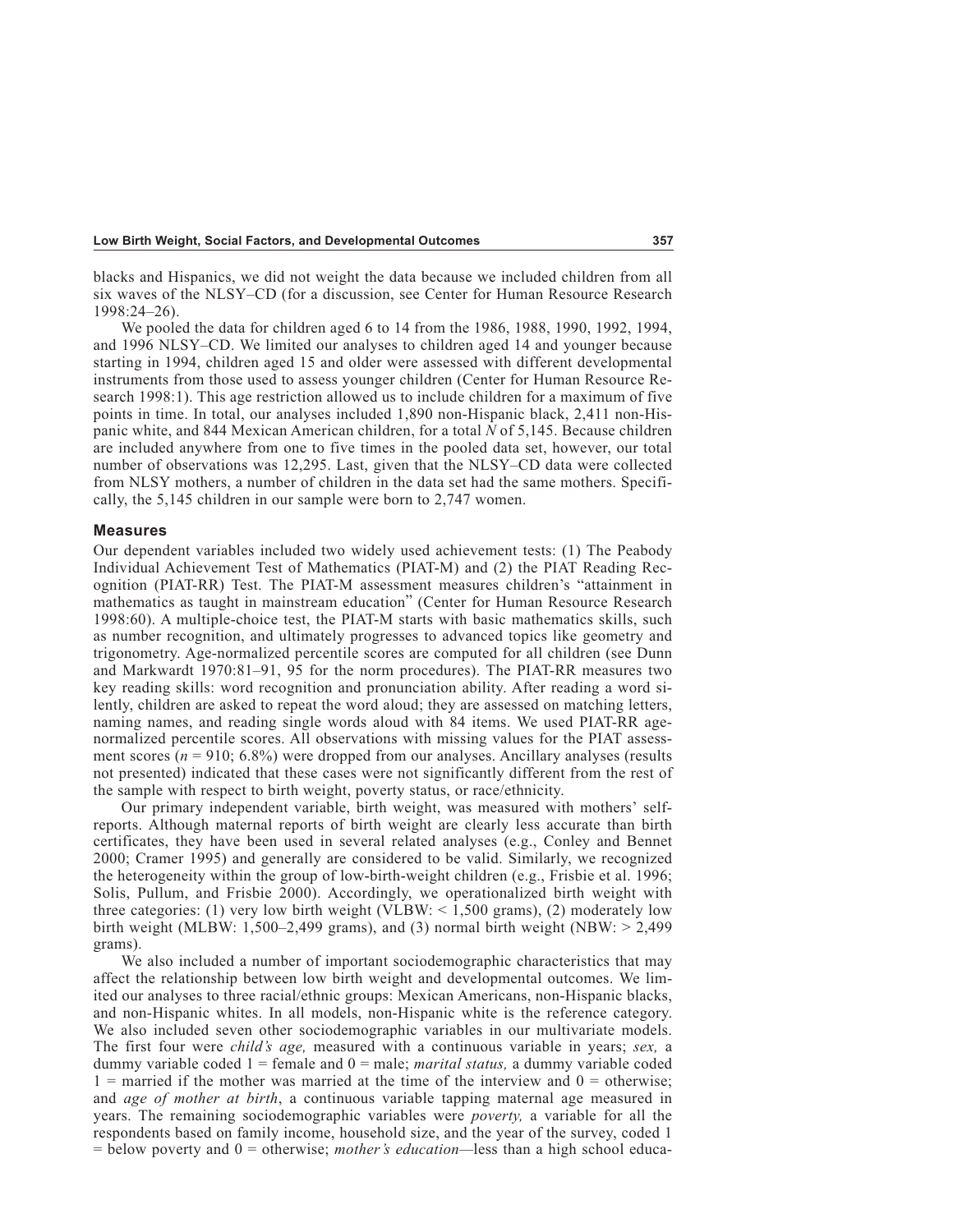tion, high school graduate, some college, and college graduate or higher (reference category); and (7) *HOME,* operationalizing the quality of children's household context with the Home Observation for Measurement of the Environment–Short Form (HOME– SF). Widely used, the characteristics of the home environment covered by this scale (percentile score) measure the extent to which children's home context provides cognitive stimulation and emotional support (Center for Human Resource Research 1998).

The descriptive statistics of all variables used in the analyses by the year of the survey are presented in Table 1. These statistics are illustrative because they clearly show the changing demographic profile of the NLSY–CD sample over the six waves of data from 1986 to 1996. With respect to our primary independent variable, birth weight, children in the earliest wave were significantly more likely to be born at weights less than 2,500 grams compared with those from the most recent survey. This relationship is understandable because the mothers of the children from the earlier waves of data were more likely to have characteristics associated with the increased likelihood of adverse birth outcomes. That is, they were more likely to be black, young, less educated, poor, and unmarried than those from each successive wave of the survey (Center for Human Resource Research 1993). Last, it is important to note the increasing mean age of children in our sample for each successive wave of data. Specifically, the mean age of children from the earliest wave of data is nearly two years less than that of children from the last wave of data, and these mean ages increase monotonically across the waves. Again, this pattern is understandable when we consider that the first waves of data contained few children aged 12 or older. Indeed, in the 1986 sample, only 38 children were 12 to 14 years old.

# **Statistical Analysis**

We evaluated the relationship among low birth weight, social risk factors, and child development with a multilevel statistical method that allows for dependence among observations within children and children within families and provides parameter estimates that enabled us to describe variations in our outcomes measures that were due to this clustering. The model used for these data explicitly takes account of the unique features of the NLSY sample of children in families followed over time and can be expressed in the following framework:

$$
y_{ijk} = \beta_0 + \sum_h \beta_h x_{hijk} + v_k + u_{jk} + e_{ijk},
$$
\n(1)

where  $y_{ijk}$  is the PIAT assessment score for the *j*th individual in the *k*th family on the *i*th measurement occasion (or survey year), *xhijk* corresponds to the value of the *h*th covariate  $(h = 1, \ldots, H)$  for that individual, and  $\beta_0$  and  $\beta_h$  represent intercept and slope parameters to be estimated. The disturbance terms  $(v_k, u_{jk})$  and  $e_{ijk}$  denote random effects, which are independently normally distributed with means equal to 0 and variances  $\sigma_v^2$ ,  $\sigma_u^2$ , and  $\sigma_e^2$ , respectively. The  $v_k$  ( $k = 1, \ldots, 2,747$ ) term represents unobserved familylevel factors affecting *y* that are shared by all  $n_k$  children in the *k*th family (whereas  $u_{ik}$ represents unobserved traits for the *j*th child  $(j = 1, \ldots, n_k)$  in the *k*th family) and that are assumed to be constant over the  $m_i$  measurement occasions. The  $e_{ijk}$  term denotes unobserved heterogeneity in PIAT assessment scores specific to the *j*th child measured on the *i*th occasion  $(i = 1, \ldots, m_j)$ . Therefore, Eq. (1) describes a multilevel model in which measurement occasions (at level 1) are nested within children (at level 2) who are, in turn, nested within families (at level 3) (see, for example, Goldstein 1995). Controlling for these sources of variability, observations are independent. Maximum-likelihood estimation of the model in Eq. (1) yields unbiased parameter estimates and standard errors that are adjusted for the hierarchical nature of the data. We used SAS 8.1 PROC MIXED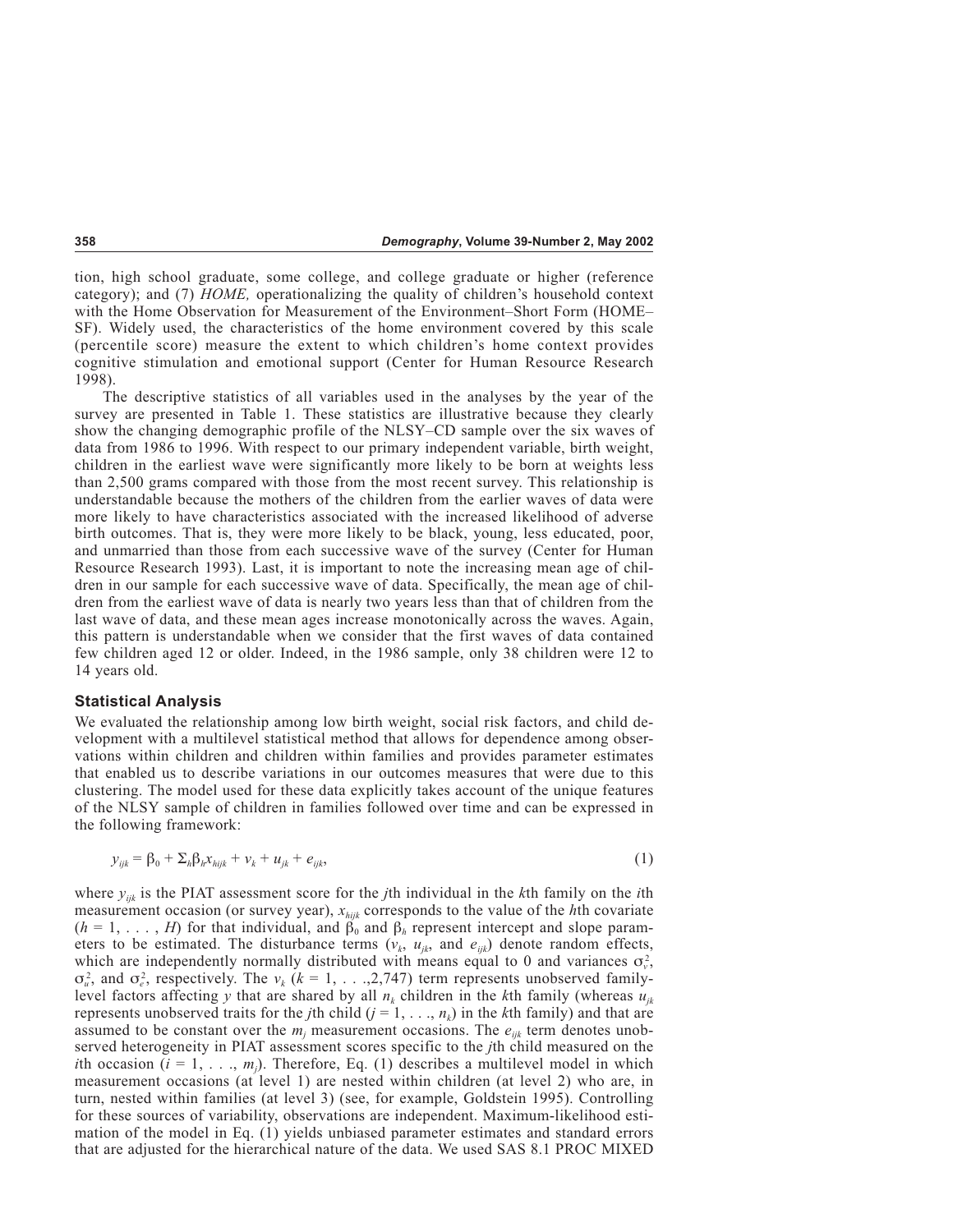| Low Birth Weight, Social Factors, and Developmental Outcomes | 359 |
|--------------------------------------------------------------|-----|
|--------------------------------------------------------------|-----|

|                                    | Year of Survey   |                  |                  |                  |                  |                  |                  |
|------------------------------------|------------------|------------------|------------------|------------------|------------------|------------------|------------------|
| Variables                          | 1986             | 1988             | 1990             | 1992             | 1994             | 1996             | Total            |
| Continuous Variables <sup>a</sup>  |                  |                  |                  |                  |                  |                  |                  |
| PIAT-M                             | 46.29<br>(24.89) | 44.97<br>(25.26) | 46.33<br>(25.66) | 46.82<br>(26.06) | 48.66<br>(26.31) | 52.14<br>(26.94) | 47.76<br>(26.09) |
| PIAT-RR                            | 55.99            | 52.57            | 53.19            | 54.28            | 54.09            | 56.77            | 54.41            |
|                                    | (25.18)          | (26.58)          | (27.18)          | (27.48)          | (28.27)          | (27.81)          | (27.35)          |
| Child's Age                        | 7.87             | 8.55             | 9.03             | 9.46             | 9.78             | 9.81             | 9.21             |
|                                    | (1.78)           | (2.16)           | (2.32)           | (2.39)           | (2.43)           | (2.49)           | (2.38)           |
| <b>HOME</b> Score                  | 46.16            | 46.08            | 47.72            | 48.65            | 47.56            | 47.71            | 47.47            |
|                                    | (29.22)          | (29.14)          | (29.13)          | (29.48)          | (29.06)          | (28.35)          | (29.06)          |
| Maternal Age                       | 18.15            | 19.29            | 20.39            | 21.56            | 22.97            | 24.64            | 21.56            |
|                                    | (1.98)           | (2.33)           | (2.66)           | (2.95)           | (3.10)           | (3.21)           | (3.49)           |
| Categorical Variables <sup>b</sup> |                  |                  |                  |                  |                  |                  |                  |
| Birth Weight                       |                  |                  |                  |                  |                  |                  |                  |
| VLBW (< 1,500 grams)               | 1.4              | 1.1              | 0.7              | 0.9              | 0.9              | 1.1              | 1.0              |
| MLBW (1,500-2,499 grams)           | 9.9              | 8.4              | 7.3              | 6.2              | 6.2              | 5.1              | 6.9              |
| NBW ( $\geq 2,500$ grams)          | 88.7             | 90.5             | 92.0             | 92.9             | 92.9             | 93.8             | 92.1             |
| Race/Ethnicity                     |                  |                  |                  |                  |                  |                  |                  |
| Non-Hispanic black                 | 42.9             | 37.9             | 41.4             | 37.2             | 34.6             | 33.6             | 37.3             |
| Mexican American                   | 12.9             | 14.6             | 18.3             | 18.8             | 18.5             | 16.9             | 17.1             |
| Non-Hispanic white                 | 44.2             | 47.5             | 40.3             | 44.0             | 46.9             | 49.5             | 45.6             |
| Sex of Child<br>Female             | 49.9             | 49.7             | 50.1             | 50.8             | 49.4             | 48.9             | 49.8             |
| Male                               | 50.1             | 50.3             | 49.9             | 49.2             | 50.6             | 51.1             | 50.2             |
| Mother's Education                 |                  |                  |                  |                  |                  |                  |                  |
| Less than high school              | 46.7             | 41.1             | 31.7             | 27.4             | 23.1             | 19.2             | 29.6             |
| High school graduate               | 41.1             | 41.6             | 44.4             | 44.6             | 42.8             | 39.7             | 42.5             |
| Some college                       | 10.9             | 14.4             | 19.9             | 20.8             | 24.0             | 26.5             | 20.5             |
| College graduate                   | 1.3              | 2.9              | 4.0              | 7.2              | 10.1             | 14.6             | 7.4              |
| Poverty Status                     |                  |                  |                  |                  |                  |                  |                  |
| Poor                               | 41.3             | 38.8             | 31.3             | 31.0             | 25.7             | 21.8             | 30.4             |
| Not poor                           | 58.7             | 61.2             | 68.7             | 69.0             | 74.3             | 78.2             | 69.6             |
| Marital Status                     |                  |                  |                  |                  |                  |                  |                  |
| Married                            | 52.9             | 54.2             | 56.9             | 58.7             | 63.7             | 65.9             | 59.5             |
| Unmarried                          | 47.1             | 45.8             | 43.1             | 41.3             | 36.3             | 34.1             | 40.5             |
| N                                  | 1,070            | 1,992            | 2,039            | 2,453            | 2,406            | 2,335            | 12,295           |

| Table 1. |  |  |  |  | Descriptive Statistics for All Variables by Year of Survey: 1986–1996 NLSY–CD |  |
|----------|--|--|--|--|-------------------------------------------------------------------------------|--|
|----------|--|--|--|--|-------------------------------------------------------------------------------|--|

<sup>a</sup>Cell entries for continuous variables represent means, with standard deviations shown in parentheses.

<sup>b</sup>Cell entries for categorical predictors represent percentages.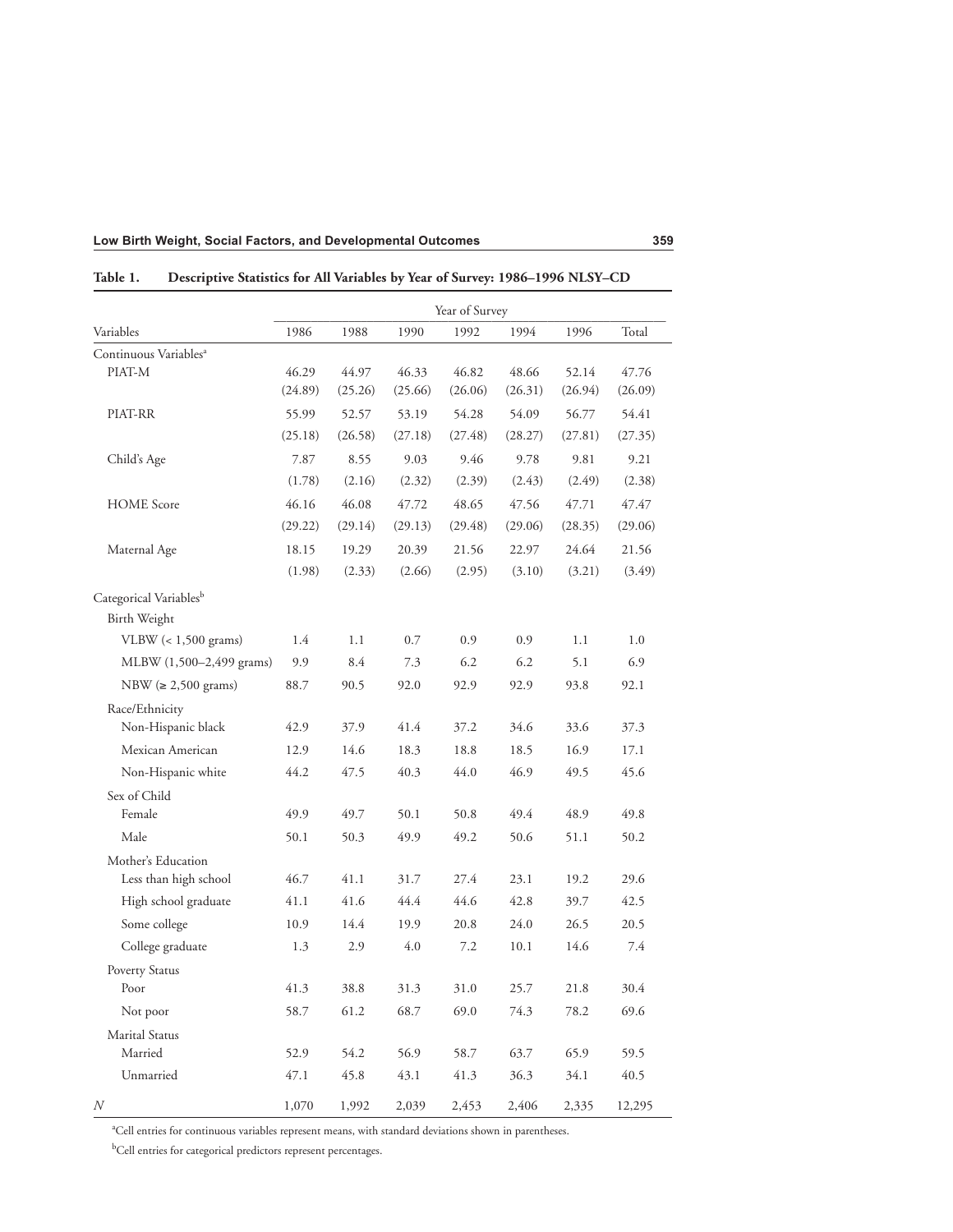(see Littell et al. 1996 for a detailed overview of this application) to estimate these mod $els.1$ 

# **RESULTS**

The results of the multilevel regression models are presented in Tables 2 and 3. These tables present three sets of model estimates for our null model (without any covariates), full model (with all covariates), and an interactive model in which we evaluated the extent to which each covariate varies by the child's age. The estimates in the null models provide baseline estimates for the intrachild and intrafamily correlation coefficients. Specifically, 23.4% and 34.4% of the variability in the PIAT-M and PIAT-RR are due to unmeasured child characteristics, and 36% of this variability (for each outcome) is due to unmeasured family characteristics. These estimates are important because they illustrate the dependence among observations nested within children and children nested within families that otherwise would be lost in more traditional single-level approaches.

The second set of parameter estimates addresses one of the key research questions in our study—namely, are there any independent negative effects associated with low-birthweight status on children's developmental outcomes? According to these values, VLBW is associated with a 9.5- and 11.4-point decrease in children's PIAT-M and PIAT-RR scores, respectively. And although significantly smaller in magnitude  $(b = -2.9, p < .001)$ , the estimated net effect of MLBW on each PIAT assessment is, as well, negative and statistically significant. This finding is important because these models control for a range of meaningful social and economic characteristics. In other words, although VLBW and MLBW children are more likely to be from relatively disadvantaged backgrounds (Cramer 1995; Kallan 1993), both VLBW and MLBW statuses are operating independent of these socioeconomic characteristics to have adverse effects on developmental outcomes.

These model estimates also illustrate the significance of several social and economic characteristics on children's development. Here, it is important to note the distributional characteristics of our two dependent variables. Specifically, the standard deviations for PIAT-M ( $SD = 27.4$ ) and PIAT-RR ( $SD = 26.1$ ) scores help contextualize the magnitude associated with the effect of VLBW and MLBW vis-à-vis the social risk factors in the models. First, non-Hispanic black children scored over 13 points lower (nearly half a standard deviation) on the PIAT-M and 9 points lower on the PIAT-RR than did non-Hispanic white children with similar observed social and economic characteristics. And though the race/ethnicity differential is not as large as the black-white differential, the Mexican American children, net of our controls, scored 10 points and 6 points lower on the PIAT-M and PIAT-RR, respectively, than did the non-Hispanic white children. Second, it is clear from these results that maternal socioeconomic status, particularly education, is a significant predictor of children's developmental outcomes. Specifically, children whose mothers did not complete high school scored 16 and 17 points lower (than did

<sup>1.</sup> The random-effects model assumes that unobserved heterogeneity is a random variable (differing by families) that follows a normal distribution and is uncorrelated with the regressors, whereas a fixed-effects model treats unobserved heterogeneity as a fixed but unknown variable. In either case, the nature of the random effect is the same. However, there are subtle differences between these models in terms of inference. In the fixed-effects model, inference is conditional on the effects that are in the sample. Random-effects models are concerned with marginal inferences with respect to the population of all effects (Hsiao 1986). Our interpretation considers the NLSY families to be a random sample from a larger population of families. Inferences based on the population of all families, rather than on the families actually sampled in the NLSY, are more appropriately handled using a random-effects model. A similar case can be made with regard to the child-level random effect. In addition, to address the assumption of normality of residuals in random-effects models, we obtained empirical Bayes estimates of the family-level and child-level random effects from our complete model and assessed normality assumptions heuristically using standard normal probability plots. We found no evidence of nonnormality of level-2 residuals for either level of analysis (these results are available from the authors on request).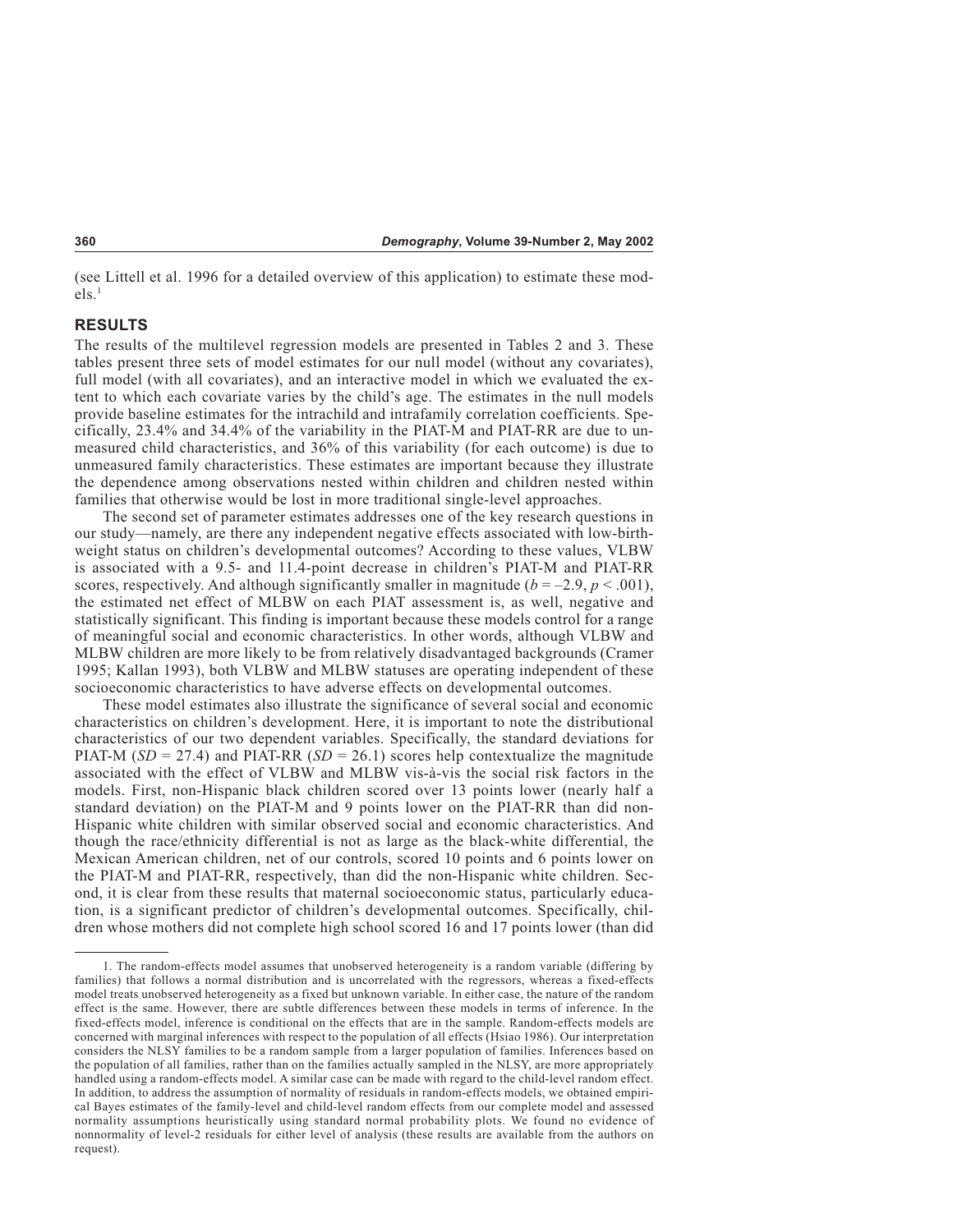| Low Birth Weight, Social Factors, and Developmental Outcomes | 361 |
|--------------------------------------------------------------|-----|
|--------------------------------------------------------------|-----|

|                                       |            |             | Interactive Model |              |  |
|---------------------------------------|------------|-------------|-------------------|--------------|--|
| Fixed Effects                         | Null Model | Full Model  | Main              | $\times$ Age |  |
| Intercept                             | 49.02***   | 62.94***    | 79.02***          |              |  |
|                                       | (0.39)     | (2.78)      | (6.72)            |              |  |
| Child's Age (Years)                   |            | $-0.42***$  | $-2.30***$        |              |  |
|                                       |            | (0.07)      | (0.71)            |              |  |
| Birth-Weight Status [≥ 2,500 grams]   |            |             |                   |              |  |
| VLBW (< 1,500 grams)                  |            | $-9.47***$  | $-4.32$           | $-0.55$      |  |
|                                       |            | (2.63)      | (7.17)            | (0.74)       |  |
| MLBW (1,500-2,499 grams)              |            | $-2.97***$  | $-8.13**$         | $0.57*$      |  |
|                                       |            | (1.11)      | (2.82)            | (0.28)       |  |
| Race/Ethnicity [Non-Hispanic White]   |            |             |                   |              |  |
| Non-Hispanic black                    |            | $-13.39***$ | $-7.29***$        | $-0.67***$   |  |
|                                       |            | (0.79)      | (1.78)            | (0.17)       |  |
| Mexican American                      |            | $-9.92***$  | $-8.41***$        | $-0.17$      |  |
|                                       |            | (0.99)      | (2.09)            | (0.21)       |  |
| Female                                |            | $-0.25$     | $4.49**$          | $-0.53***$   |  |
|                                       |            | (0.54)      | (1.39)            | (0.14)       |  |
| Maternal Age                          |            | $0.18*$     | $-0.83***$        | $0.12***$    |  |
|                                       |            | (0.09)      | (0.23)            | (0.02)       |  |
| <b>HOME</b> Score                     |            | $0.08***$   | $0.13***$         | $-0.01**$    |  |
|                                       |            | (0.00)      | (0.03)            | (0.00)       |  |
| Mother's Education [College Graduate] |            |             |                   |              |  |
| Less than high school                 |            | $-15.95***$ | $-15.95***$       | $-0.03$      |  |
|                                       |            | (1.32)      | (3.29)            | (0.34)       |  |
| High school graduate                  |            | $-10.93***$ | $-13.19***$       | 0.23         |  |
|                                       |            | (1.20)      | (3.00)            | (0.32)       |  |
| Some college                          |            | $-6.56***$  | $-6.38*$          | $-0.04$      |  |
|                                       |            | (1.22)      | (3.17)            | (0.33)       |  |
| Poor                                  |            | $-1.65***$  | 0.69              | $-0.24$      |  |
|                                       |            | (0.55)      | (1.88)            | (0.19)       |  |
| Unmarried                             |            | 0.66        | $-3.33*$          | 0.29         |  |
|                                       |            | (0.59)      | (1.78)            | (0.18)       |  |
| Residual Variance                     |            |             |                   |              |  |
| $\sigma_v^2$ : Child level            | 158.49     | 156.15      | 158.15            |              |  |
|                                       | (8.08)     | (7.96)      |                   | (7.99)       |  |
| $\sigma_v^2$ : Family level           | 248.33     | 138.27      | 137.99            |              |  |
|                                       | (11.91)    | (8.94)      | (8.95)            |              |  |
| $\sigma^2$ : Observation level        | 268.24     | 268.87      | 265.74            |              |  |
|                                       | (4.45)     | (4.46)      |                   | (4.41)       |  |
| Chi-Square                            |            | 770.80***   | 64.40***          |              |  |

**Table 2. Multilevel Regression Coefficients: Low Birth Weight, Social Risk Factors, and PIAT-M Assessment Scores: 1986–1996 NLSY–CD**

 $*_{p}$  < .05;  $*_{p}$  < .01;  $*_{p}$  < .001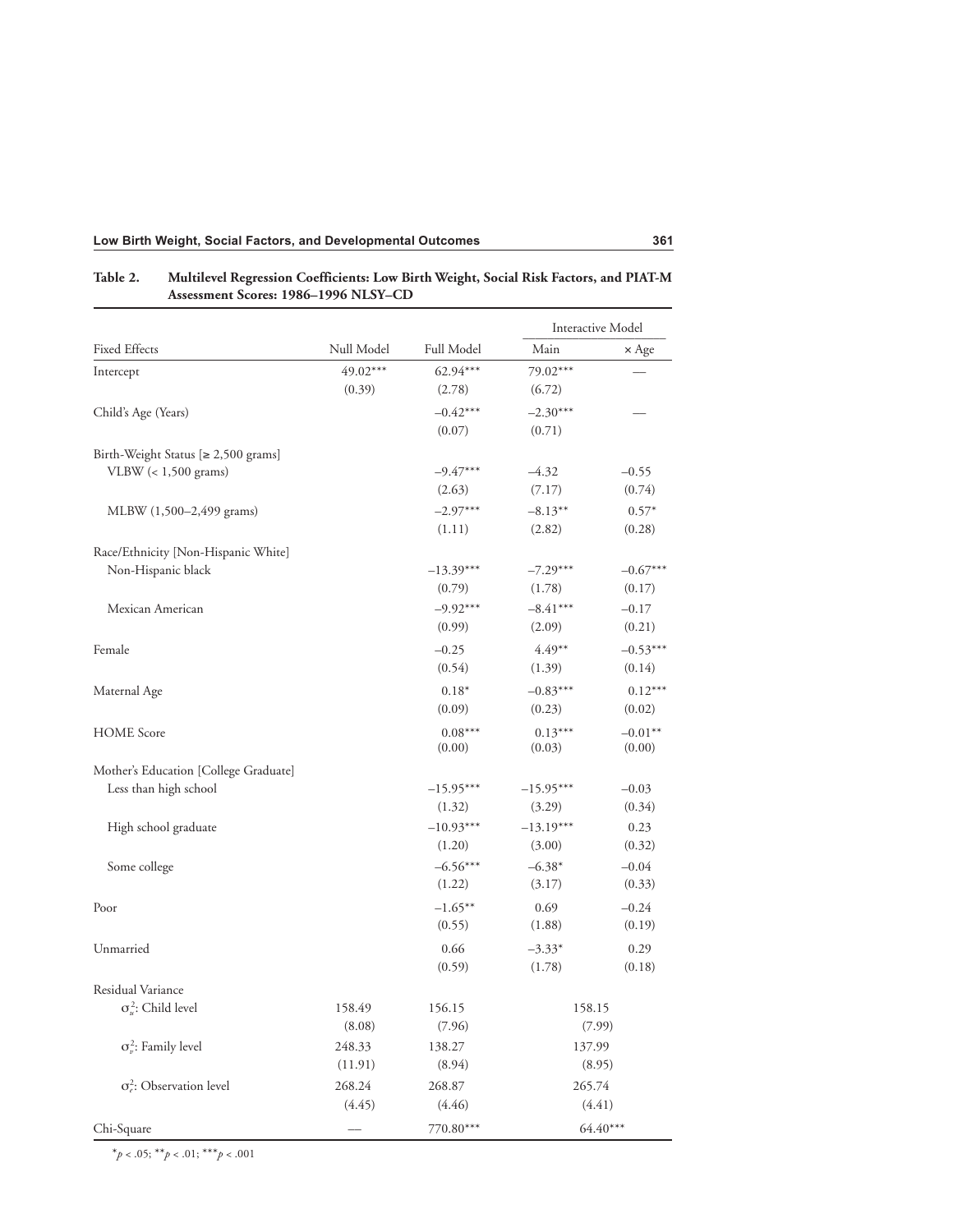# **Table 3. Multilevel Regression Coefficients: Low Birth Weight, Social Risk Factors, and PIAT-RR Assessment Scores: 1986–1996 NLSY–CD**

|                                       |            |             |                   | Interactive Model |  |
|---------------------------------------|------------|-------------|-------------------|-------------------|--|
| <b>Fixed Effects</b>                  | Null Model | Full Model  | Main              | $\times$ Age      |  |
| Intercept                             | 55.55***   | 75.03***    | 95.09***          |                   |  |
|                                       | (0.42)     | (2.91)      | (6.32)            |                   |  |
| Child's Age (Years)                   |            | $-0.73***$  | $-3.05***$        |                   |  |
|                                       |            | (0.07)      | (0.65)            |                   |  |
| Birth-Weight Status [≥ 2,500 grams]   |            |             |                   |                   |  |
| VLBW (<1,500 grams)                   |            | $-11.39***$ | $-5.63$           | $-0.64$           |  |
|                                       |            | (2.89)      | (6.81)            | (0.69)            |  |
| MLBW (1,500-2,499 grams)              |            | $-2.85*$    | $-7.69**$         | $0.55*$           |  |
|                                       |            | (1.24)      | (2.64)            | (0.25)            |  |
| Race/Ethnicity [Non-Hispanic White]   |            |             |                   |                   |  |
| Non-Hispanic black                    |            | $-9.14***$  | $7.40***$         | $-1.84***$        |  |
|                                       |            | (0.88)      | (1.68)            | (0.16)            |  |
| Mexican American                      |            | $-5.92***$  | $-4.44*$          | $-0.19$           |  |
|                                       |            | (1.10)      | (1.99)            | (0.18)            |  |
| Female                                |            | $5.59***$   | $5.16***$         | 0.03              |  |
|                                       |            | (0.60)      | (0.54)            | (0.13)            |  |
| Maternal Age                          |            | $-0.19*$    | $-1.47***$        | $0.16***$         |  |
|                                       |            | (0.09)      | (0.21)            | (0.02)            |  |
| <b>HOME</b> Score                     |            | $0.07***$   | $0.06*$           | 0.00              |  |
|                                       |            | (0.01)      | (0.03)            | (0.00)            |  |
| Mother's Education [College Graduate] |            |             |                   |                   |  |
| Less than high school                 |            | $-16.99***$ | $-11.48***$       | $-0.63*$          |  |
|                                       |            | (1.41)      | (3.12)            | (0.31)            |  |
| High school graduate                  |            | $-9.98***$  | $-7.49***$        | $-0.28$           |  |
|                                       |            | (1.28)      | (2.85)            | (0.29)            |  |
| Some college                          |            | $-5.25***$  | $-6.25*$          | 0.07              |  |
|                                       |            | (1.27)      | (3.00)            | (0.31)            |  |
| Poor                                  |            | $-0.45$     | $-0.34$           | $-0.01$           |  |
|                                       |            | (0.52)      | (1.72)            | (0.17)            |  |
| Unmarried                             |            | $-0.07$     | 2.58              | $-0.26*$          |  |
|                                       |            | (0.58)      | (1.64)            | (0.17)            |  |
| Residual Variance                     |            |             |                   |                   |  |
| $\sigma_u^2$ : Child level            | 250.96     | 242.69      | 243.80            |                   |  |
|                                       | (9.87)     | (9.66)      | (9.59)            |                   |  |
| $\sigma_v^2$ : Family level           | 265.21     | 180.09      | 180.59<br>(11.28) |                   |  |
|                                       | (13.45)    | (11.30)     |                   |                   |  |
| $\sigma^2$ : Observation level        | 211.90     | 210.72      | 202.38            |                   |  |
|                                       | (3.53)     | (3.52)      |                   | (3.38)            |  |
| Chi-Square                            |            | 681.50***   | 300.30***         |                   |  |

 $^{\ast}p < .05; ^{\ast\ast p} < .01; ^{\ast\ast\ast p} < .001$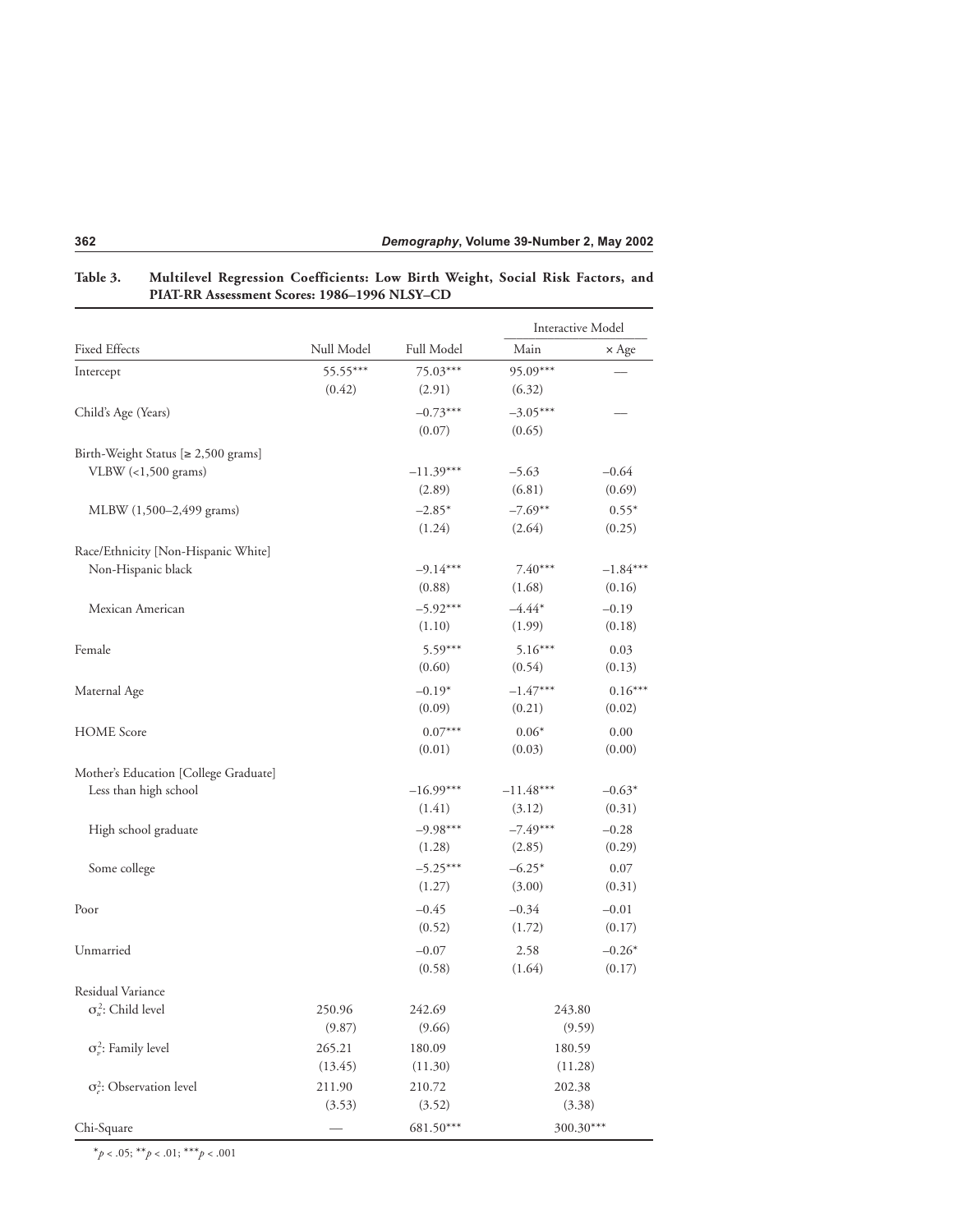those whose mothers completed college or higher) on the PIAT-M and PIAT-RR, respectively. And although the positive effects associated with increased educational levels are monotonic, children whose mothers completed only high school at the time of the assessment scored 11 (PIAT-M) and 10 (PIAT-RR) points lower than did those whose mothers graduated from college. The effect of maternal education is quite strong and most likely explains the bulk of the relatively modest effects associated with poverty on PIAT-M scores ( $b = -1.65$ ,  $p < .01$ ) and the insignificant effect of poverty on PIAT-RR scores. We also found significant effects associated with the levels of cognitive stimulation (HOME score:  $b = 0.08$ ,  $p < .001$ ;  $b = 0.07$ ,  $p < .001$ ) in children's homes to be positively and significantly related to the children's performance on both tests. Last, similar to recent research in this area (Levine, Pollack, and Comfort 2001), we found that maternal age is positively and significantly related to PIAT-M scores ( $b = .18$ ,  $p < .05$ ). We also found a negative and significant independent effect of maternal age on PIAT-RR scores ( $b =$  $-0.19$ ,  $p < .05$ ). In other words, although children of young mothers are relatively disadvantaged when compared with children of older mothers, once these characteristics are controlled for, children born to younger women actually perform slightly better on the PIAT-RR test.

Overall, the statistical controls in these models explained little of the between-child variation but a large share of the between-family variation. Specifically, our full-model estimates explained roughly 44% (PIAT-M) and 32% (PIAT-RR) of the family-level variation but only 1% of the between-child variation in PIAT-M scores and 3% of the betweenchild variation in PIAT-RR scores. And because there is little variation among siblings with respect to a number of our predictors (i.e., most of the siblings share similar racial) ethnic and socioeconomic characteristics) except birth-weight status, it is possible that birth-weight differentials among siblings account for this relatively small amount of the variation explained in between-child PIAT-RR scores. In other words, the social context of children's households appears to be significantly more influential on children's development than is their birth outcomes.

Our second research question concerns the ways in which the relationships specified in the full models (Tables 2 and 3) vary significantly with a child's age to affect developmental outcomes. In other words, we know from the previous models that low-birthweight status is negatively and significantly related to developmental outcomes above and beyond the social and economic context of children's households and that there are powerful associations between several of the social risk factors (e.g., race/ethnicity, maternal education, and HOME score) and our two outcomes. To assess the dynamic relationship between low birth weight, social risk factors, and developmental outcomes with age, we estimated an interactive model with additional parameter estimates for the interaction between each covariate and child's age.

We first focus on the interaction of birth weight by child's age. Tables 2 and 3 show that the deleterious effect of MLBW status on PIAT scores significantly decreases in magnitude by over half a point with each additional year of age (PIAT-M:  $b = 0.57$ ,  $p < .05$ ; PIAT-RR:  $b = 0.55$ ,  $p < .05$ ). The negative effect associated with VLBW status, however, does not vary by age. It is also important to note that non-Hispanic black children fall increasingly behind their non-Hispanic white counterparts on both PIAT assessments from ages 6 to 14. This relationship is most pronounced among reading scores, where the blackwhite differential increases by roughly 2 points  $(b = -1.84, p < .001)$  with each additional year of age. Among the PIAT-M scores, the rate at which black children fall behind white children is not as severe ( $b = -0.67$ ,  $p < .001$ ), but follows a pattern similar to that of the PIAT-RR scores. To illustrate these findings, we plotted the predicted black-white and low-birth-weight–normal-birth-weight differentials in the PIAT-RR scores by children's ages (see Figure 1). According to these estimates, MLBW children score over 4 points lower than NBW children with similar social and economic characteristics at age 6; but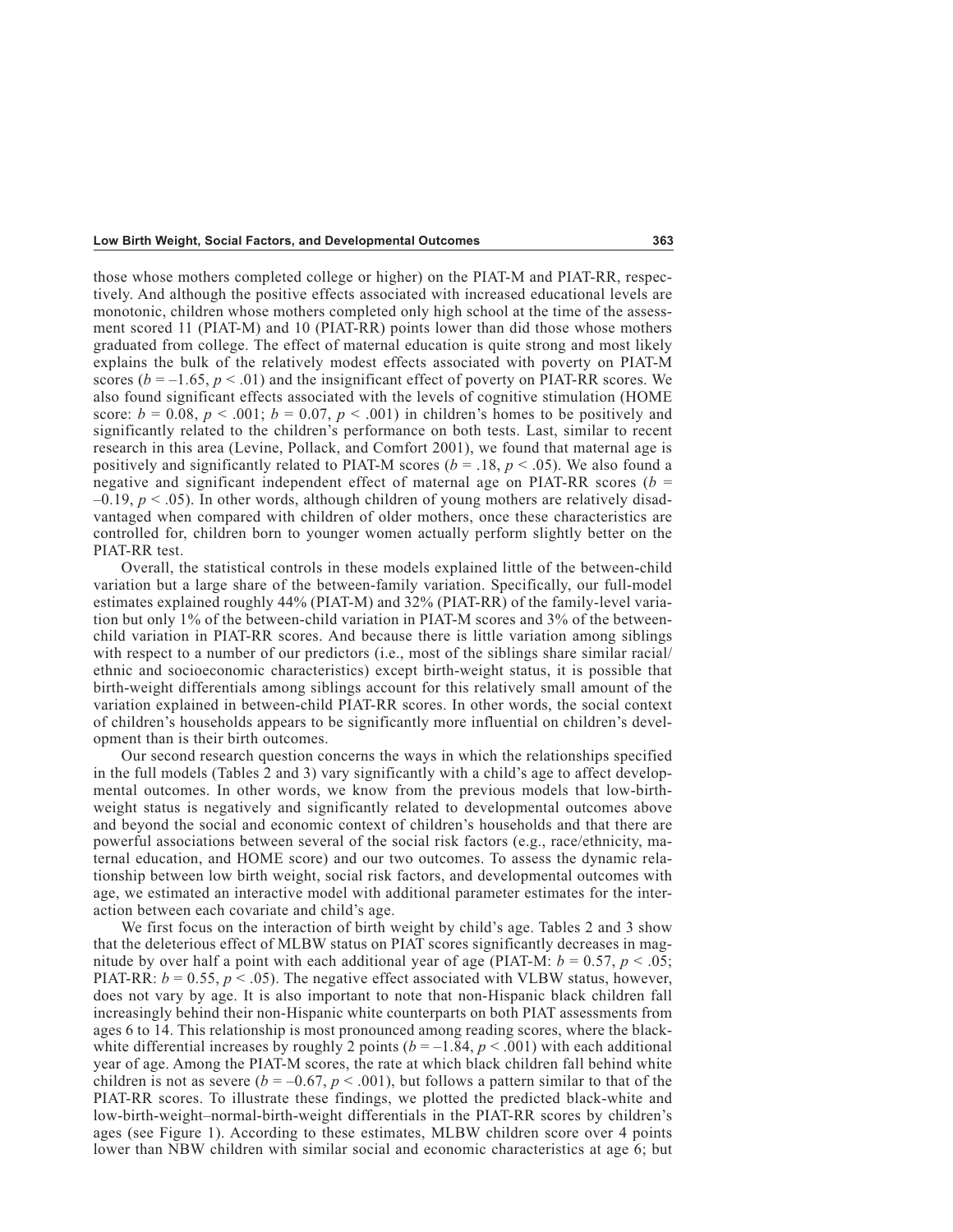

**Figure 1. Race and Birth-Weight Differentials in PIAT-RR, by Age**

by age 14, there is no difference between MLBW and NBW children on the PIAT-RR. The disparity between black and white children's scores, however, operates in the opposite direction: at age 6, net of social and economic controls, non-Hispanic black children score, on average, less than 4 points lower than non-Hispanic white children. By age 14, however, this differential is greater than 18 points. The same general pattern holds for PIAT-M scores (this figure is not shown but is available from the authors on request).

We also observed significant interaction terms for child's age with maternal age, gender (math only), HOME score (math only), education (reading only), and marital status (reading only). In particular, although girls score slightly higher on the PIAT-M assessment at age 6, on average, they appear to fall a 0.5 percentile point behind boys every year. Equally important is the increasing difference between the reading scores of children whose mothers have less than a high school education and those whose mothers completed college. At age 6, children with mothers who did not graduate from high school score an estimated 15 points lower on the PIAT-RR than do those whose mothers graduated from college; at age 14, this gap is over 20 points ( $b = -0.63$ ,  $p < .05$ ). Last, on the PIAT-RR, children of unmarried mothers fall an estimated 0.3 point behind children whose mothers are married with every year. At age 6, children whose mothers are unmarried do not significantly differ from children whose parents are married on the PIAT-RR. By age 14, however, children of unmarried mothers score roughly 2 points lower than do those whose parents are married. Taken together, this complete set of interaction effects suggests that whereas the effects of birth outcomes either remain constant (VLBW) or decrease (MLBW) in significance with a child's increasing age, the influence of many of the social risk factors is more pronounced among older children.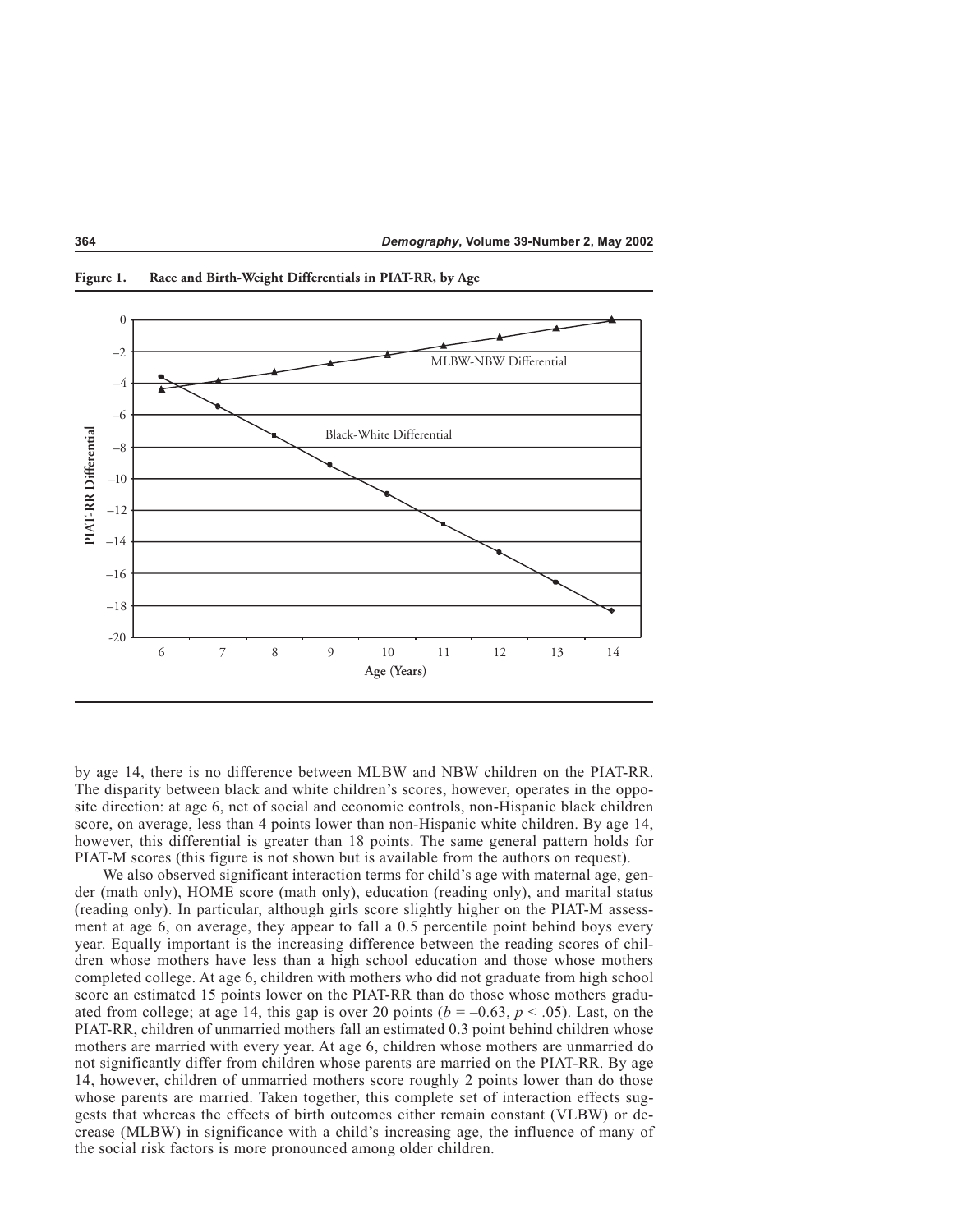# **CONCLUSION**

Demographers have long been interested in studying adverse birth outcomes, largely because of these outcomes' strong influence on the risk of infant mortality and other severe medical problems during early childhood. Few large-scale studies, however, have investigated the effects of adverse birth outcomes on longer-term risks during childhood and adolescence, mainly because of the stringent data requirements necessary to conduct such analyses. Using the NLSY–CD, we found that there are modest-sized negative effects of low birth weight on childhood math and reading scores, although the effects on both are weaker among older children than among younger children. In contrast, we found that the effects of race/ethnicity, maternal education, gender, home environment, unmarried status, and young maternal age on the developmental outcomes exhibit either constant effects across children's ages or are even more pronounced for children at age 14 than at age 6. These results strongly suggest that although the health of children at birth is surely important for their long-term development, children's social experiences are clearly prominent predictors of long-term well-being.

This article makes four important contributions. First, the findings presented here highlight the otherwise masked heterogeneity within the group that is conventionally defined as "low birth weight." Although some have cautioned against the continued use of the 2,500-gram threshold for low birth weight (Kline, Stein, and Susser 1989) and others have effectively demonstrated a nonlinear relationship between birth weight and health risks (Boardman, Finch, and Hummer 2001; Solis et al. 2000), researchers continue to use this binary categorization of birth weight (e.g., Conley and Bennet 2000) as a convenient predictor of a wide range of health and developmental outcomes. We found a strong relationship between birth weight and developmental outcomes such that the VLBW children (< 1,500 grams) in our sample not only scored significantly lower than the NBW children but also scored roughly 6.5 (math) and 8.5 (reading) percentile points lower than the MLBW children (1,500–2,499 grams). And not only did we document an increased risk of poorer developmental outcomes among VLBW than among MLBW children, we also presented evidence that the developmental trajectories of these two subpopulations of children are measurably different. In other words, VLBW children face greater challenges than do MLBW children in terms of positive developmental outcomes, but they also may face different challenges. This finding has important public health implications, given the relative number of VLBW children compared with MLBW children. Specifically, in 1999, whereas 7.6% of all children born in the United States were less than 2,500 grams at the time of delivery, children born weighing less than 1,500 grams made up only 1.2% of the total number of children who were born (Ventura et al. 2001). Of the 3.96 million births that occurred in 1999, this difference represents an at-risk population of over 250,000 for MLBW children, compared with under 50,000 for VLBW children.

Second, the differences in the developmental trajectories of VLBW and MLBW children that we documented are also important because they build on the work of Conley and Bennett (2000). These authors used longitudinal data from the Panel Study of Income Dynamics to show that children who were born with low birth weights are substantially disadvantaged in graduating from high school in a timely fashion. Together with their earlier analysis showing a robust influence of parental birth weight on filial birth weight, these findings suggest a cycle of biological disadvantage such that low birth weight is strongly influenced by parental birth weight and then goes on to have an adverse influence on socioeconomic outcomes. Because of data limitations and a subsequently small number of individuals who were born under 1,500 grams, Conley and Bennett limited their operationalization of low birth weight to a threshold of 2,500 grams. It is possible that the effects that they reported were driven primarily by children with VLBW (i.e., less than 1,500 grams). Indeed, according to our results, the at-risk population that has been conven-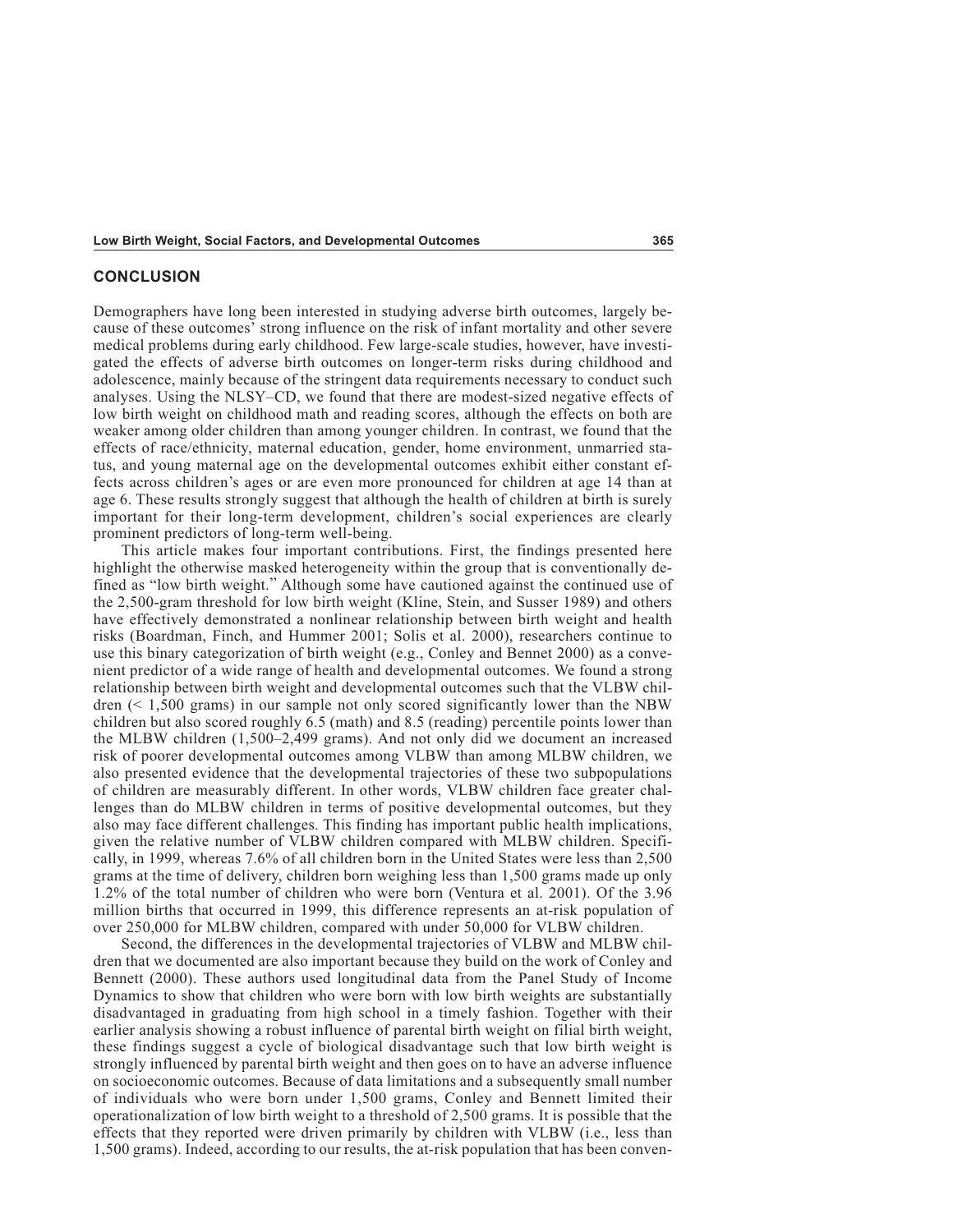tionally defined as low birth weight, with respect to academic achievement among adolescents, may not necessarily include children who weighed 1,500 to 2,500 grams at birth.

Third, our findings are also important because they suggest that the relative impact of MLBW vis-à-vis the characteristics of children's social contexts is small in magnitude. In particular, the independent net effect of maternal education appears to far outweigh the effect of MLBW as a predictor of children's test scores. Moreover, the deleterious effect of this important characteristic of children's social context on children's academic test scores was more pronounced among older children. These results, which are much more in line with the current thinking of the broader literature on low birth weight (Hack et al. 1995), suggest that children's home environments and the socioeconomic and demographic backgrounds of their parents have a much more powerful influence on children's cognitive development than does the weight at which the children were born.

Finally, it is particularly important to point out that our analyses demonstrate large racial/ethnic disparities in developmental outcomes, such that black and Mexican American children scored below non-Hispanic white children on both the math and reading tests. These racial/ethnic differentials persisted despite a wide range of controls for children's social and economic characteristics. Furthermore, for non-Hispanic black children, the differential with non-Hispanic white children was wider among older children than among younger children, whereas the Mexican American-white gap was constant across ages. Here, it is important to consider school-based disparities in access to educational resources among non-Hispanic white, non-Hispanic black, and Mexican American children as a potentially important mediator between race/ethnicity and performance on standardized tests. For example, according to Ferguson (2001:381) non-Hispanic black children (and to a lesser extent Hispanic children) are more likely than non-Hispanic white children to respond affirmatively to the following statements about their schools: (1) "too many teachers are doing a bad job"; (2) "not enough emphasis on the basics such as reading, writing, and math"; (3) "too many kids get passed to the next grade when they should be held back"; and (4) "classes are too crowded." Likewise, 13% of non-Hispanic black children and 16% of Hispanic children, compared with only 6% of non-Hispanic white children, report being afraid of "being attacked or harmed at school" (Mayer, Mullens, and Moore 2000). Moreover, Roscigno (1998) found evidence that school characteristics (i.e., racial composition; socioeconomic characteristics; teachers' expectations; and, to a lesser extent, student-teacher ratios) are strongly related to students' scores on math and reading achievement tests and that black-white differences in these characteristics accounted for roughly 14% of the observed racial gap in test scores. And although differences in class size along racial/ethnic lines have been reduced since the publication of Coleman et al.'s (1966) influential report, stark differences persist in the average level of school resources and quality of teachers for black, white, and Hispanic children. For example, first-time teachers (Henke, Chen, and Geis 2000), and unqualified teachers (Mayer et al. 2000) are more likely to work in high-minority and highpoverty schools, respectively: whereas 38% of all teachers work in high-poverty schools, 64% of all unqualified teachers work in high-poverty schools (Mayer et al. 2000). Given the overrepresentation of non-Hispanic blacks and Hispanics in high-poverty areas (Jargowsky 1997), the quality of teachers may be an important characteristic that mediates the observed racial/ethnic differentials in both PIAT assessments. It also stands to reason that these differentials would help account for the larger magnitude of the observed black-white differentials among older children. In other words, not only do non-Hispanic black children face a disadvantage compared with non-Hispanic white children in their access to good-quality education, but this disadvantage, with respect to reading and math scores, also appears to be cumulative. Clearly, aggressive steps need to be taken to help end the racial/ethnic disparities in parental, school, and neighborhood resources on which children's well-being depends.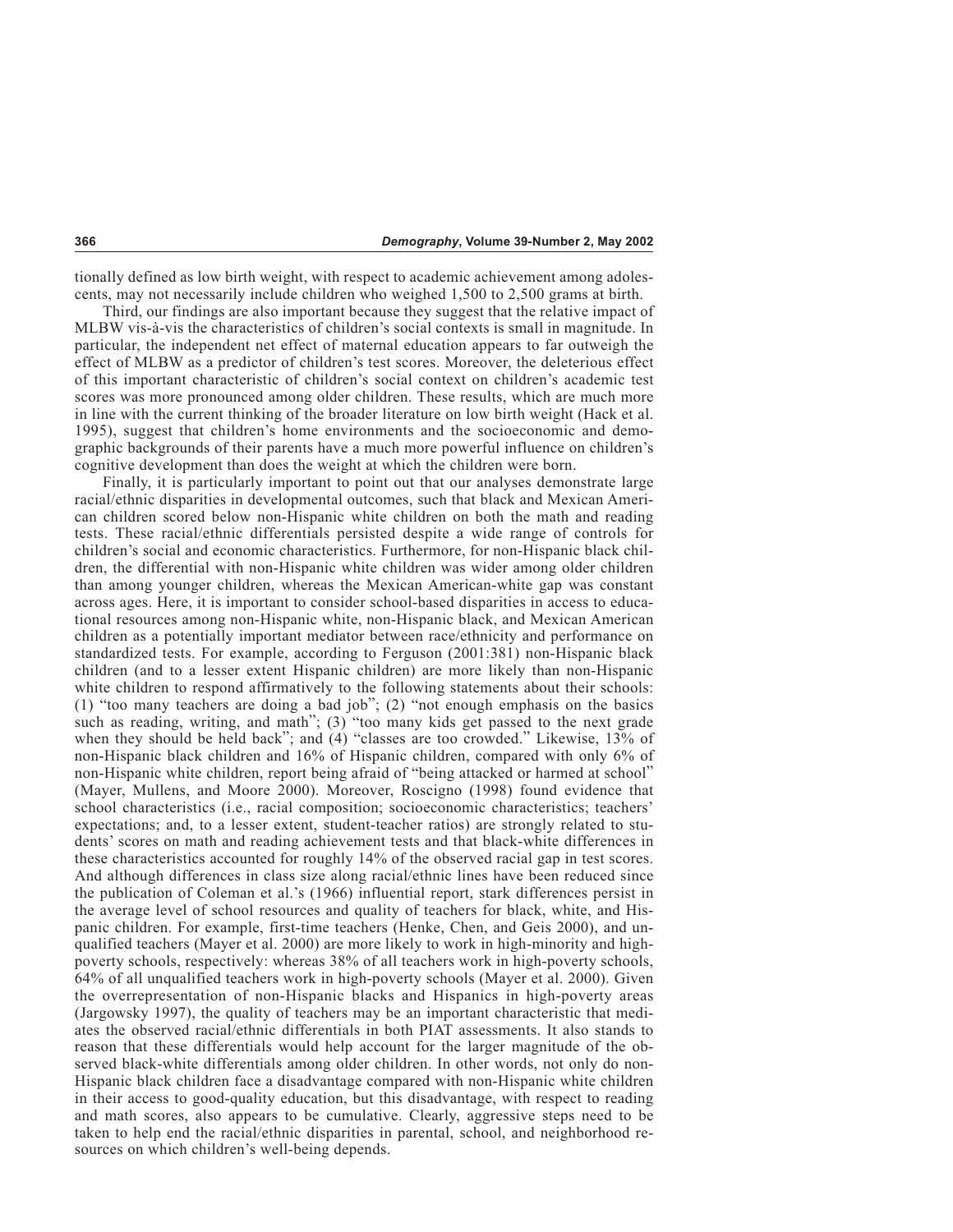# **REFERENCES**

- Barker, D.J. 1995. "Fetal Origins of Coronary Heart Disease." *British Journal of Medicine* 311:171–74.
- Barker, D.J., C. Osmond, S.J. Simmonds, and G.A. Wield. 1993. "The Relation of Small Head Circumference and Thinness at Birth to Death from Cardiovascular Disease in Adult Life." *British Journal of Medicine* 306:422–26.
- Behrman, J.R., M.R. Rosenzweig, and P. Taubman. 1994. "Endowments and the Allocation of Schooling in the Family and in the Marriage Market: The Twins Experiment." *Journal of Political Economy* 102:1131–74.
- Boardman, J.D., B.K. Finch, and R.A. Hummer. 2001. "Race, Birth Weight, and Maternal Reports of Asthma for a Nationally Representative Sample of Young Children in the United States." *Population Research and Policy Review* 3:1–20.
- Breslau, N. 1996. "Psychiatric Sequela of Low Birth Weight at 6 Years of Age." *Journal of Abnormal Child Psychology* 24:385–401.
- Brooks-Gunn, J. and G.J. Duncan. 1997. "The Effects of Poverty on Children." *The Future of Children* 7:55–71.
- Center for Human Resource Research. 1993. *NLSY Child Handbook-Revised Edition*. Columbus: Ohio State University, CHRR User Services.
- ———. 1998. *1996 Child and Young Adult Data: Users Guide*. Columbus: Ohio State University, CHRR User Services.
- Coleman, J.S., E.Q. Campbell, C.J. Hobson, J. McPartland, A.M. Mood, F.D. Wienfield, and R.L. York. 1966. *Equality of Educational Opportunity*. Washington, DC: U.S. Government Printing Office.
- Conley, D. and N.G. Bennett. 2000. "Is Biology Destiny? Birth Weight and Life Chances." *American Sociological Review* 65:458–67.
- Corman, H. and S. Chaikind. 1993. *The Effect of Low Birthweight on the Health, Behavior, and School Performance of School-Aged Children*. Working Paper Series, No. 4409. Cambridge, MA: National Bureau of Economic Research.
- Cramer, J.C. 1995. "Racial and Ethnic Differences in Birthweight: The Role of Income and Financial Assistance." *Demography* 32:231–47.
- Crooks, D.L. 1995. "American Children At Risk: Poverty and Its Consequences for Children's Health, Growth, and School Achievement." *Yearbook of Physical Anthropology* 38:57–86.
- Dunn, L.M. and F.C. Markwardt, Jr. 1970. *Peabody Individual Achievement Test Manual.* Circle Pines, MN: American Guidance Service.
- Eberstein, I.W., C.B. Nam, and R.A. Hummer. 1990. "Infant Mortality by Cause: Main and Interaction Effects." *Demography* 27:413–30.
- Ferguson, R.F. 2001. "Test-Score Trends Along Racial Lines, 1971–1996: Popular Culture and Community Academic Standards." Pp. 348–90 in *America Becoming,* edited by N.J. Smelser, W.J. Wilson, and F. Mitchell. Washington, DC: National Academy Press.
- Frisbie, W.P., D. Forbes, and S.G. Pullum. 1996. "Compromised Birth Outcomes and Infant Mortality Among Racial and Ethnic Groups." *Demography* 33:469–81.
- Godfrey, K.M. and D.J. Barker. 2001. "Fetal Programming and Adult Health." *Public Health Nutrition* 4:611–24.
- Goldstein, H. 1995. *Multilevel Statistical Models*. 2nd ed. New York: Halstad Press.
- Guo, G. 1998. "The Timing of the Influences of Cumulative Poverty on Children's Cognitive Ability and Achievement." *Social Forces* 77:257–88.
- Guo, G. and K.M. Harris. 2000. "The Mechanisms Mediating the Effects of Poverty on Children's Intellectual Development." *Demography* 37:431–47.
- Hack, M., N.K. Klein, and H.G. Taylor. 1995. "Long-Term Developmental Outcomes of Low Birth Weight Infants." *The Future of Children* 5:176–96.
- Henke, R., X. Chen, and S. Geis. 2000. *Progress Through the Teacher Pipeline: 1992–93 College*